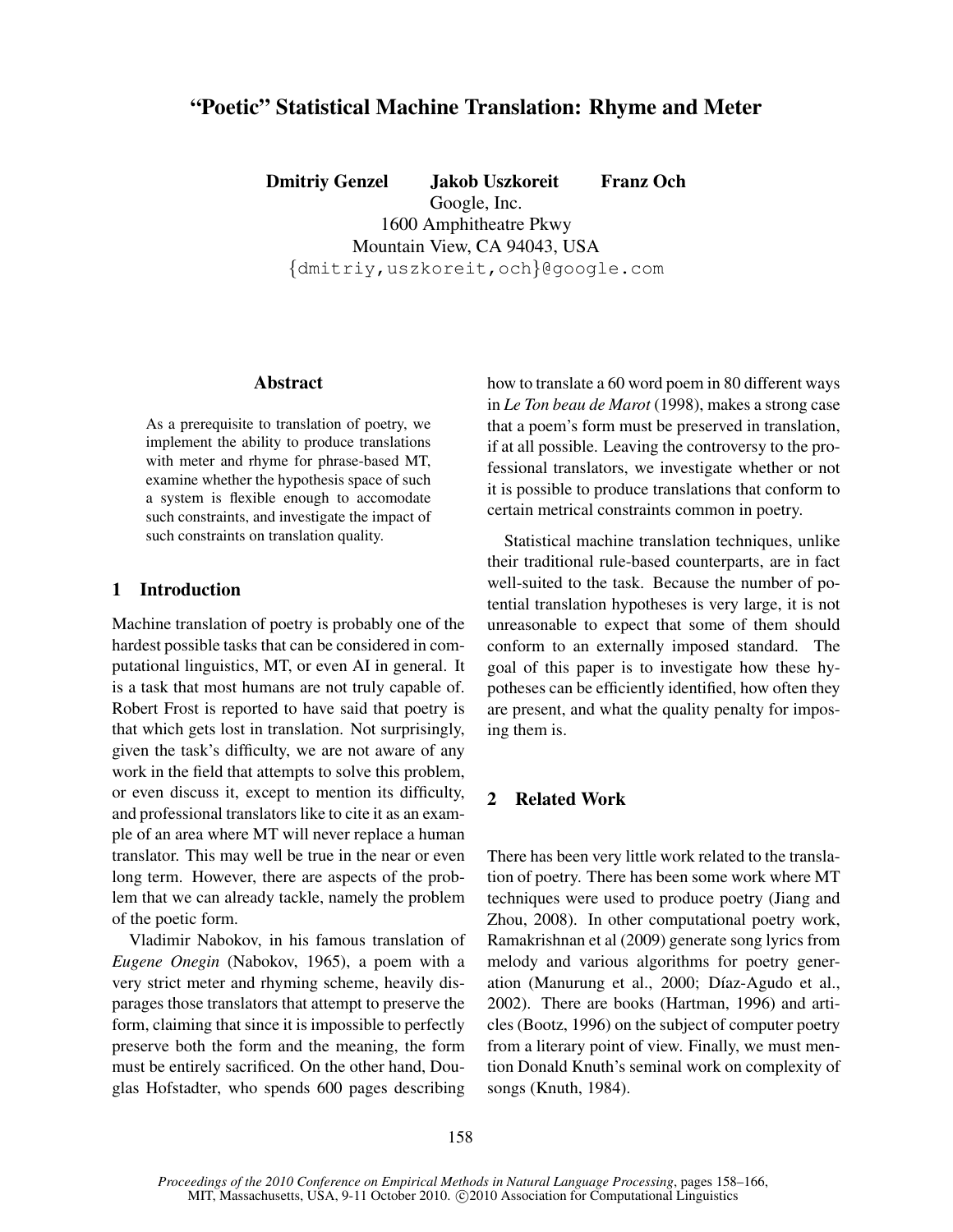### 3 Statistical MT and Poetry

We can treat any poetic form as a constraint on the potential outputs. A naive approach to ensure that an output of the MT system is, say, a *haiku*, is to create a *haiku* detector and to examine a (very large) n-best list of translations. This approach would not succeed very often, since the *haikus* that may be among the possible translations are a very small fraction of all translations, and the MT decoder is not actively looking for them, since it is not part of the cost it attempts to minimize. Instead, we would want to recast "Haikuness" as a feature function, such that a real *haiku* has 0 cost, and those outputs that are not, have large cost. This feature function must be local, rather than global, so as to guide the decoder search.

The concept of feature functions as used in statistical MT is described by Och and Ney (Och and Ney, 2002). For a phrase based system, a feature function is a function whose inputs are a partial hypothesis state  $s_{in}$ , and a phrase pair p, and whose outputs are the hypothesis state after  $p$  is appended to the hypothesis:  $s_{out}$ , and the cost incurred,  $c$ . For hierarchical, tree-to-string and some other types of MT systems which combine two partial hypotheses and are not generating translations left-to-right, one instead has two partial hypotheses states  $s_{left}$  and  $s_{riaht}$  as inputs, and the outputs are the same. Our first goal is to describe how these functions can be efficiently implemented.

The feature function costs are multiplied by fixed weights and added together to obtain the total hypothesis cost. Normally feature functions include the logarithm of probability of target phrase given source, source given target and other phrase-local features which require no state to be kept, as well as features like language model, which require nontrivial state. The weights are usually learned automatically, however we will set them manually for our feature functions to be effectively infinite, since we want them to override all other sources of information.

We will now examine some different kinds of poetry and consider the properties of such feature functions, especially with regard to keeping necessary state. We are concerned with minimizing the amount of information to be kept, both due to memory requirements, and especially to ensure that compatible hypotheses can be efficiently recombined by the decoder.

#### 3.1 Line-length constrained poetry

Some poetic genres, like the above-mentioned *haiku*, require that a poem contain a certain number of lines (3 for *haiku*), each containing a certain number of syllables (5,7,5 for *haiku*). These genres include *lanternes*, *fibs*, *tankas*, and many others. These genres impose two constraints. The first constraint is on total length. This requires that each hypothesis state contain the current translation length (in syllables). In addition, whenever a hypothesis is expanded, we must keep track of whether or not it would be possible to achieve the desired final length with such an expansion. For example, if in the initial state, we have a choice between two phrases, and picking the longer of the two would make it impossible to have a 17-syllable translation later on, we must impose a high cost on it, so as to avoid going down a garden path.

The second constraint is on placing line breaks: they must come at word boundaries. Therefore the 5th and 12th (and obviously 17th) syllable must end words. This also requires knowing the current hypothesis' syllable length, but unlike the first constraint, it can be scored entirely locally, without considering possible future expansions. For either constraint, however, the sentence has to be assembled strictly left-to-right, which makes it impossible to build partial hypotheses that do not start the sentence, which hierarchical and tree-to-string decoders require.

#### 3.2 Rhythmic poetry

Some famous Western poetry, notably Shakespeare, is written in rhythmic poetry, also known as *blank verse*. This poetry imposes a constraint on the pattern of stressed and unstressed syllables. For example, if we use 0 to indicate no stress, and 1 to indicate stress, *blank verse* with iambic foot obeys the regular expression (01)∗, while one with a dactylic foot looks like (100)∗. This genre is the easiest to handle, because it does not require current position, but only its value modulo foot length (e.g. for an iamb, whether the offset is even or odd). It is even possible, as described in Section 4, to track this form in a decoder that is not left-to-right.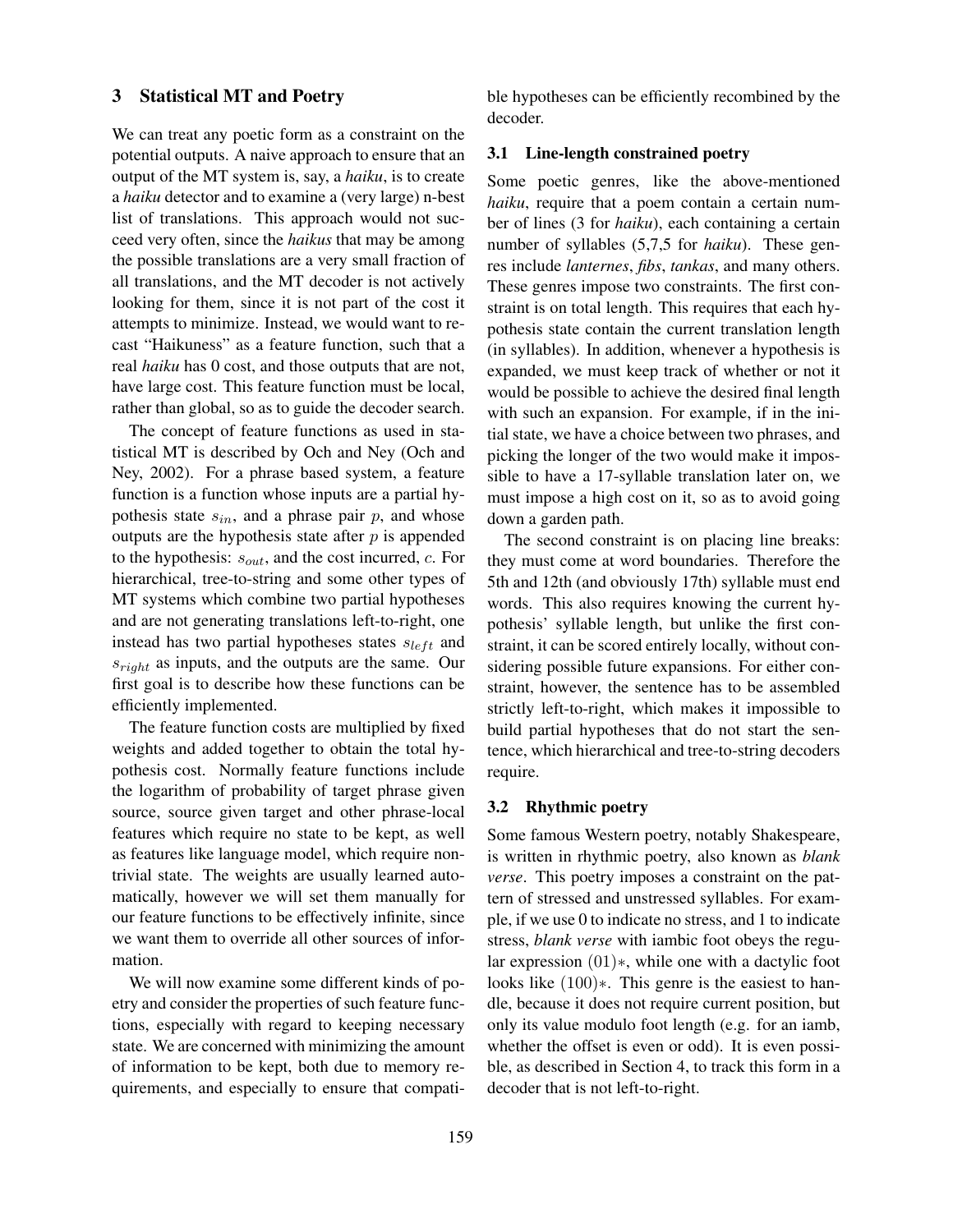#### 3.3 Rhythmic and rhyming poetry

The majority of English poetry that was written until recently has both rhythm and rhyme. Generally speaking, a poetic genre of this form can be described by two properties. The first is a rhyming scheme. A rhyming scheme is a string of letters, each corresponding to a line of a poem, such that the same letter is used for the lines that rhyme. E.g. *aa* is a scheme for a couplet, a 2-line poem whose lines rhyme. A *sonnet* might have a complicated scheme like *abbaabbacdecde*. The second property concerns meter. Usually lines that rhyme have the same meter (i.e. the exact sequence of stressed and unstressed syllables). For example, an *iambic pentameter* is an *iamb* repeated 5 times, i.e. *0101010101*. We can describe a genre completely by its rhyming scheme and a meter for each letter used in the rhyming scheme. We will refer to this object as *genre description*. E.g.  ${abab, a : 010101, b :}$ 10101010} is a quatrain with trimeter iambic and tetrameter trochaic lines. Note that the other two kinds of poetry can also be fit by this structure, if one permits another symbol (we use \*) to stand for the syllables whose stress is not important, e.g. a *haiku*: {*abc*, *a* : \*\*\*\*\*\*, *b* : \*\*\*\*\*\*\*\*, *c* : \*\*\*\*\*\*}. For this type of genre, we need to obey the same two constraints as in the line-based poetry, but also to ensure that rhyming constraints hold. This requires us to include in a state, for any outstanding rhyme letter, the word that occurred at the end of that line. It is not sufficient to include just the syllable that must rhyme, because we wish to avoid self-rhymes (word rhyming with an identical word).

### 4 Stress pattern feature function

We will first discuss an easier special case, namely a feature function for blank verse, which we will refer to as *stress pattern* feature function. This feature function can be used for both phrase-based and hierarchical systems.

In addition to a statistical MT system (Och and Ney, 2004; Koehn et al., 2007), it is necessary to have the means to count the syllables in a word and to find out which ones are stressed. This can be done with a pronunciation module of a text-to-speech system, or a freely available pronunciation dictionary, such as CMUDict (Rudnicky, 2010). Out-ofvocabulary words can be treated as always imposing a high cost.

#### 4.1 Stress pattern for a phrase-based system

In a phrase based system, the feature function state consists of the current hypothesis length modulo foot length. For a 2-syllable foot, it is either 0 or 1, for a 3-syllable foot, 0, 1, or 2. The proposed target phrase is converted into a stress pattern using the pronunciation module, and the desired stress pattern is left shifted by the current offset. The cost is the number of mismatches of the target phrase vs. the pattern. For example, if the desired pattern is *010*, current offset is 1, and the proposed new phrase has pattern *10011*, we shift the desired pattern by 1, obtaining *100* and extend it to length 5, obtaining *10010*, matching it against the proposal. There is one mismatch, at the fifth position, and we report a cost of 1. The new state is simply the old state plus phrase length, modulo foot length, 0 in this example.

#### 4.2 Stress pattern for a hierarchical system

In a hierarchical system, we in general do not know how a partial hypothesis might be combined on the left. A hypothesis that is a perfect fit for pattern *010* would be horrible if it is placed at an offset that is not divisible by 3, and vice versa, an apparently bad hypothesis might be perfectly good if placed at such an offset. To solve this problem, we create states that track how well a partial hypothesis fits not only the desired pattern, but all patterns obtained by placing this pattern at any offset, and also the hypothesis length (modulo foot length, as usual). For instance, if we observe a pattern *10101*, we record the following state: {*length: 1, 01 cost: 5, 10 cost: 0*}. If we now combine this state with another, such as {*length: 0, 01 cost: 1, 10 cost: 0*}, we simply add the lengths, and combine the costs either of the same kind (if left state's length is even), or the opposite (if it is odd). In this instance we get {*length: 1, 01 cost: 5, 10 cost: 1*}. If both costs are greater than 0, we can subtract the minimum cost and immediately output it as cost: this is the unavoidable cost of this combination. For this example we get cost of 1, and a new state: {*length: 1, 01 cost: 4, 10 cost: 0*}. For the final state, we output the remaining cost for the pattern we desire. The approach is very similar for feet of length 3.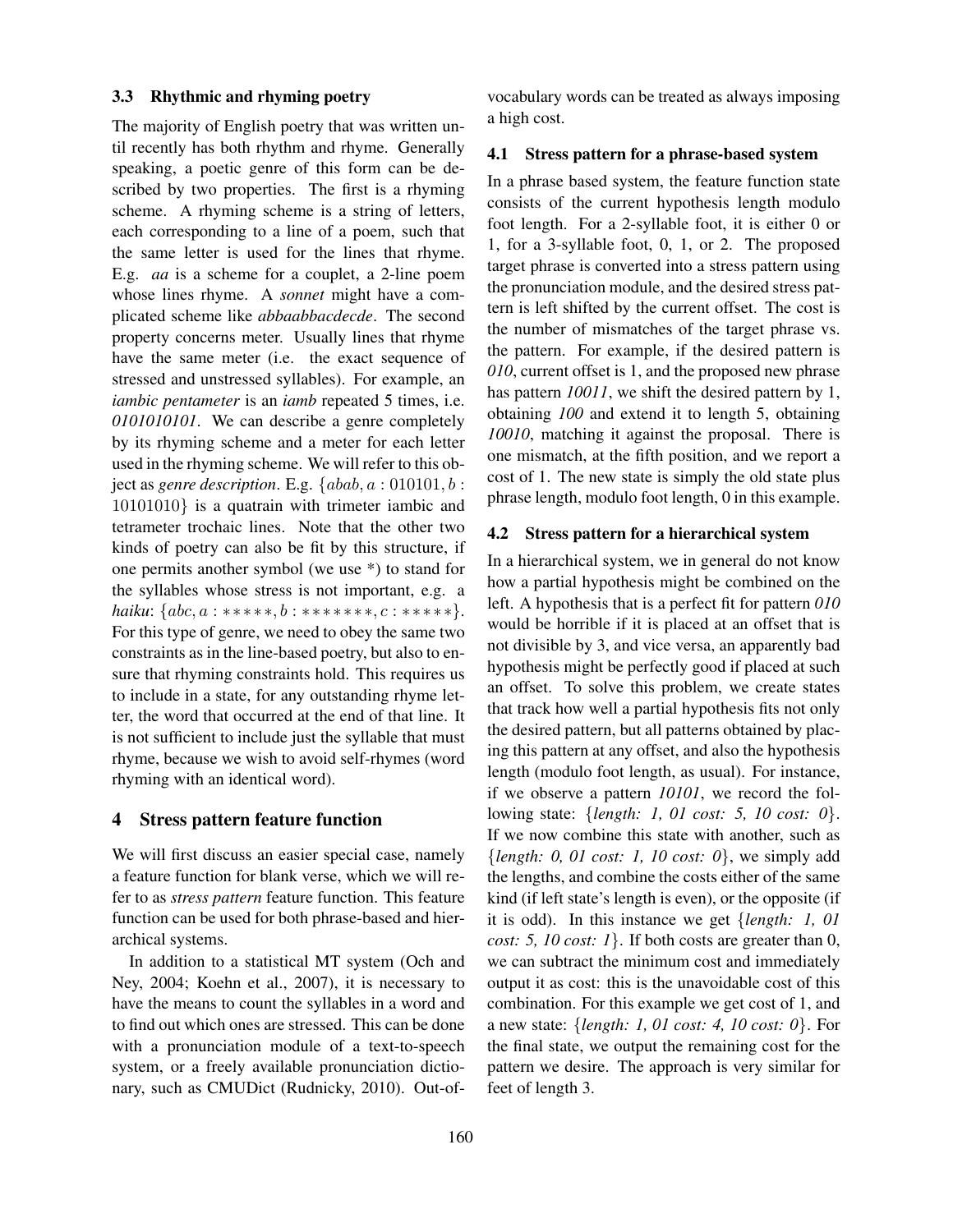#### 4.3 Stress pattern: Whatever fits

With a trivial modification we can output translations that can fit any one of the patterns, as long as we do not care which. The approach is identical for both hierarchical and phrase-based systems. We simply track all foot patterns (length 2 and length 3 are the only ones used in poetry) as in the above algorithm, taking care to combine the right pattern scores based on length offset. The length offset now has to be tracked modulo 2\*3.

This feature function can now be used to translate arbitrary text into blank verse, picking whatever meter fits best. If no meters can fit completely, it will produce translations with the fewest violations (assuming the weight for this feature function is set high).

#### 5 General poetic form feature function

In this section we discuss a framework for tracking any poetic genre, specified as a genre description object (Section 3.3 above). As in the case of the stress pattern function, we use a statistical MT system, which is now required to be phrase-based only. We also use a pronunciation dictionary, but in addition to tracking the number and stress of syllables, we must now be able to provide a function that classifies a pair of words as rhyming or nonrhyming. This is in itself a non-trivial task (Byrd and Chodorow, 1985), due to lack of a clear definition of what constitutes a rhyme. In fact rhyming is a continuum, from very strong rhymes to weak ones. We use a very weak definition which is limited to a single syllable: if the final syllables of both words have the same nucleus and  $\text{cod}a^1$ , we say that the words rhyme. We accept this weak definition because we prefer to err on the side of over-generation and accept even really bad poetry.

### 5.1 Tracking the target length

The hardest constraint to track efficiently is the range of lengths of the resulting sentence. Phrasebased decoders use a limited-width beam as they build up possible translations. Once a hypothesis drops out of the beam, it cannot be recovered, since no backtracking is done. Therefore we cannot afford to explore a part of the hypothesis space which has no possible solutions for our constraints, we must be able to prune a hypothesis as soon as it leads us to such a subspace, otherwise we will end up on an unrecoverable garden path. To avoid this problem, we need to have a set of possible sentence lengths available at any point in the search, and to impose a high cost if the desired length is not in that set.

Computing this set exactly involves a standard dynamic programming sweep over the phrase lattice, including only uncovered source spans. If the maximum source phrase size is  $k$ , source sentence length is  $n$  and maximum target/source length ratio for a phrase is  $l$  (and therefore target sentence is limited to at most  $ln$  words), this sweep requires going over  $O(n^2)$  source ranges, each of which can be produced in  $k$  ways, and tracking  $ln$  potential lengths in each, resulting in  $O(n^3 k l)$  algorithm. This is unacceptably slow to be done for each hypothesis (even noting that hypotheses with the same set of already covered source position can share this computation).

We will therefore solve this task approximately. First, we can note that in most cases the set of possible target lengths is a range. This is due to phrase extraction constraints, which normally ensure that the lengths of target phrases form a complete range. This means that it is sufficient to track only a minimum and maximum value for each range, reducing time to  $O(n^2k)$ . Second, we can note that whenever a source range is interrupted by a covered phrase and split into two ranges, the minimal and maximal sentence length is simply the sum of the corresponding lengths over the two uncovered subranges, plus the current hypothesis length. Therefore, if we precompute the minimum and maximum lengths over all ranges, using the same dynamic programming algorithm in advance, it is only necessary to iterate over the uncovered ranges (at most  $O(n)$ , and  $O(1)$ ) in practice, due to reordering constraints) at runtime and sum their minimum and maximum values. As a result, we only need to do  $O(n^2k)$  work upfront, and on average  $O(1)$  extra work for each hypothesis.

### 5.2 State space

A state for the feature function must contain the following elements:

• Current sentence length (in syllables)

<sup>&</sup>lt;sup>1</sup>In phonology, nucleus and coda together are in fact called *rhyme* or *rime*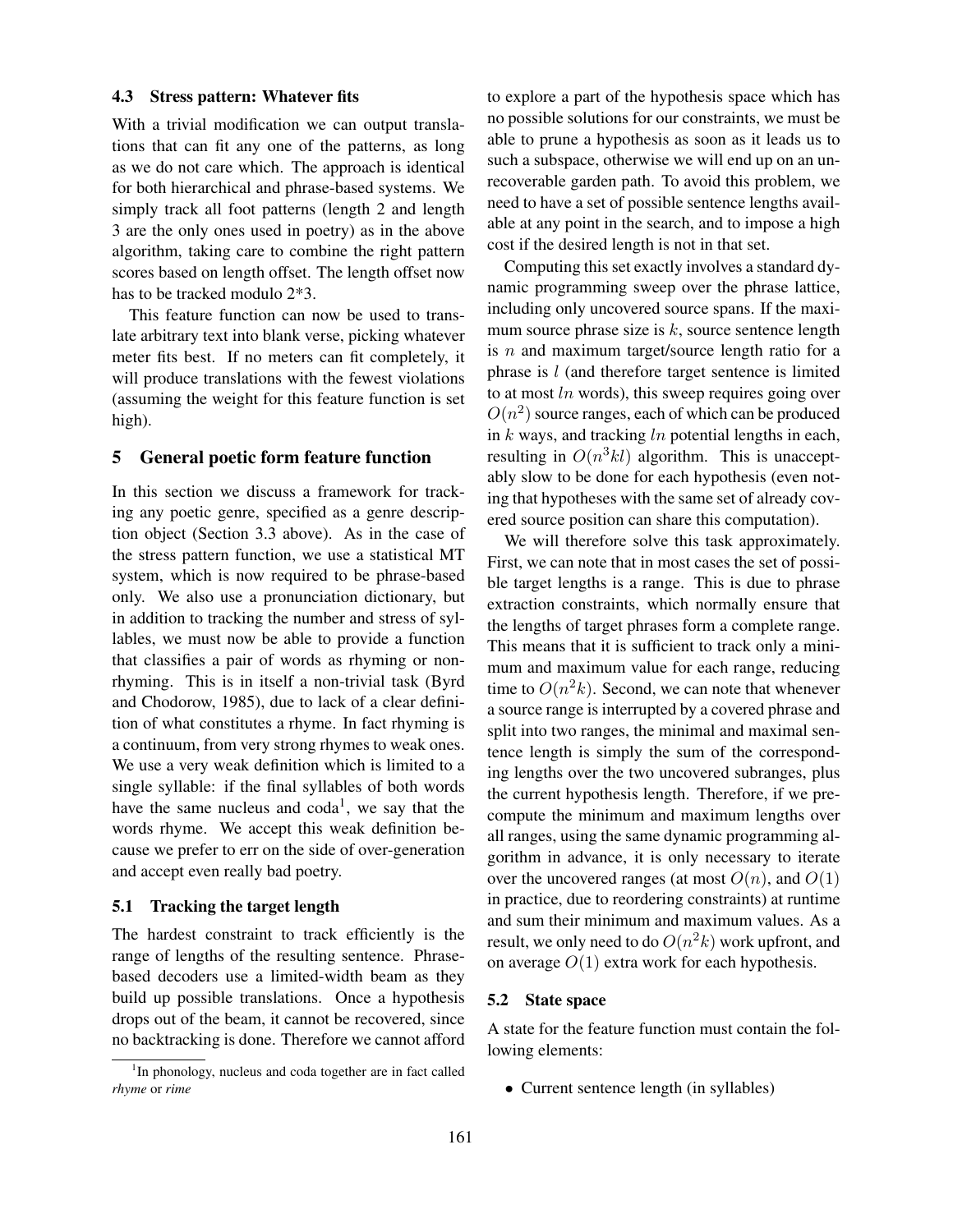- Set of uncovered ranges (as needed for the computation above)
- Zero or more letters from the rhyming scheme with the associated word that has an outstanding rhyme

### 5.3 The combination algorithm

To combine the hypothesis state  $s_{in}$  with a phrase pair  $p$ , do the following

- 1. Initialize cost as  $0$ ,  $s_{out}$  as  $s_{in}$
- 2. Update  $s_{out}$ : increment sentence length by target phrase length (in syllables), update coverage range
- 3. Compute minimum and maximum achievable sentence length; if desired length not in range, increment cost by a penalty
- 4. For each word in the target phrase
	- (a) If the word's syllable pattern does not match against desired pattern, add number of mismatches to cost
	- (b) If at the end of a line:
		- i. If the line would end mid-word, increment cost by a penalty
		- ii. Let  $x$  be this line's rhyme scheme letter
		- iii. If x is present in the state  $s_{out}$ , check if the word associated with  $x$  rhymes with the current word, if not, increment cost by a penalty
		- iv. Remove  $x$  with associated word from the state  $s_{out}$
		- v. If letter  $x$  occurs further in the rhyming scheme, add  $x$  with the current word to the state  $s_{out}$

### 5.4 Tracking multiple patterns

The above algorithm will allow to efficiently search the hypothesis space for a single *genre description* object. In practice, however, there may be several desirable patterns, any one of which would be acceptable. A naive approach, to use multiple feature functions, one with each pattern, does not work, since the decoder is using a (log-)linear model, in which costs are additive. As a result, a pattern that matches one pattern, but not another, will still have high cost, perhaps as high as a pattern that partially matches both. We need to combine feature functions not linearly, but with a *min* operator. This is easily achieved by creating a combined state that encodes the union of each individual function's states (which can share most of the information), and in addition each feature function's current total cost. As long as at least one function has zero cost (i.e. can potentially match), no cost is reported to the decoder. As soon as all costs become positive, the minimum over all costs is reported to the decoder as unavoidable cost, and should be subtracted from each feature function cost, bringing the minimum stored in the output state back to 0.

It is also possible to prune the set of functions that are still viable, based on their cost, to avoid keeping track of patterns that cannot possibly match. Using this approach we can translate arbitrary text, provide a large number of poetic patterns and expect to get some sort of poem at the end. Given a wide variety of poetic genres, it is not unreasonable to expect that for most inputs, some pattern will apply. Of course, for translating actual poetry, we would likely have a specific form in mind, and a positive outcome would be less likely.

# 6 Results

We train a baseline phrase-based French-English system using WMT-09 corpora (Callison-Burch et al., 2009) for training and evaluation. We use a proprietary pronunciation module to provide phonetic representation of English words.

#### 6.1 Stress Pattern Feature Function

We have no objective means of "poetic" quality evaluation. We are instead interested in two metrics: percentage of sentences that can be translated while obeying a stress pattern constraint, and the impact of this constraint on BLEU score (Papineni et al., 2002). Obviously, WMT test set is not itself in any way poetic, so we use it merely to see if arbitrary text can be forced into this constraint.

The BLEU score impact on WMT has been fairly consistent during our experimentation: the BLEU score is roughly halved. In particular, for the above system the baseline score is 35.33, and stress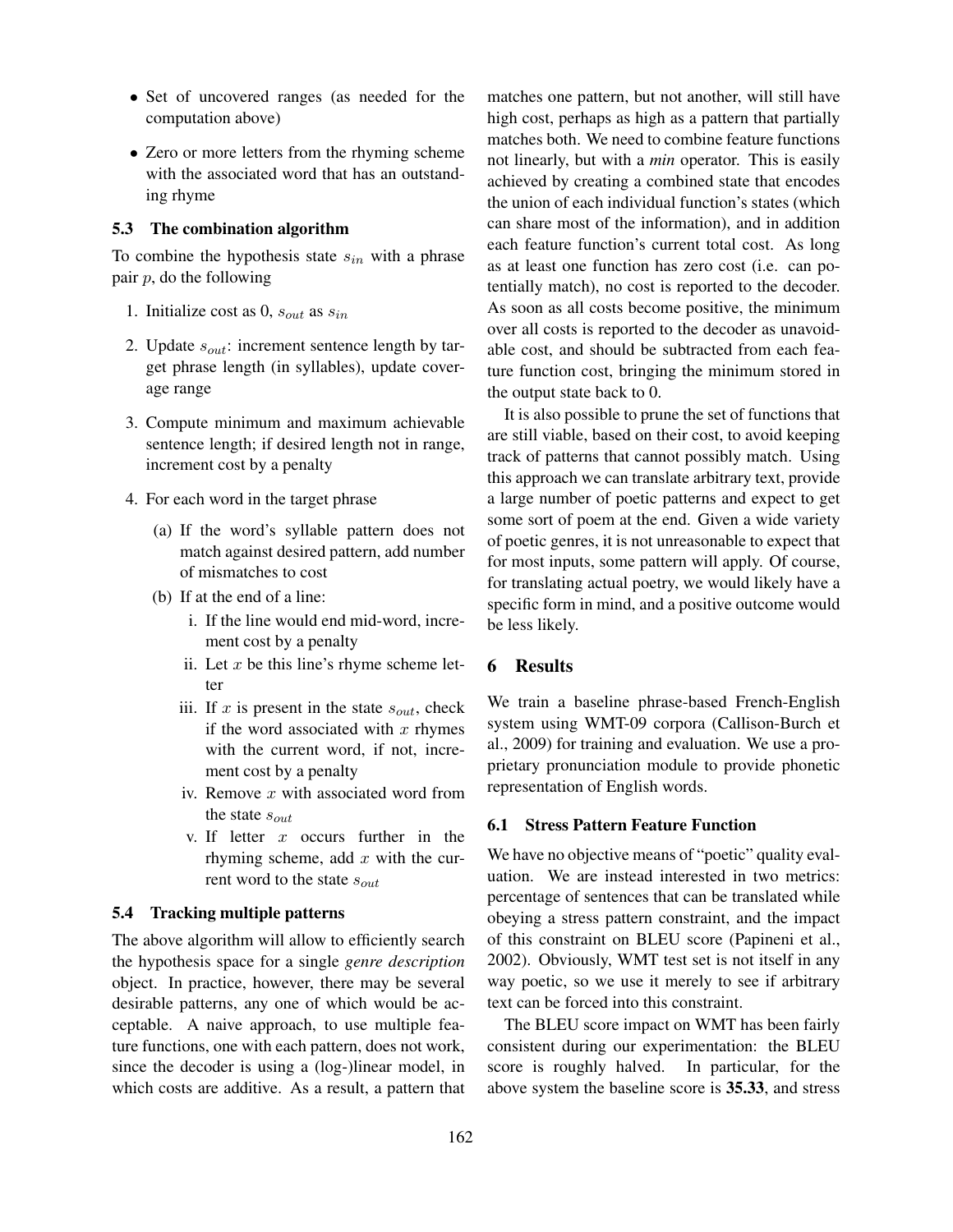Table 1: Stress pattern distribution

| <b>Name</b> | Pattern | $\%$ of matches |
|-------------|---------|-----------------|
| Iamb        | 01      | 9.6%            |
| Trochee     | 10      | 7.2%            |
| Anapest     | 001     | 27.1%           |
| Amphibrach  | 010     | 32.1%           |
| Dactyl      | 100     | 23.8%           |

pattern-constrained system only obtains 18.93.

The proportion of sentences successfully matched is 85%, and if we permit a single stress error, it is 93%, which suggests that the constraint can be satisfied in the great majority of cases. The distribution of stress patterns among the perfect matches is given in Table 1.

Some of the more interesting example translations with stress pattern enforcement enabled are given in table 2.

### 6.2 Poetic Form Feature Function

For poetic form feature function, we perform the same evaluation as above, to estimate the impact of forcing prose into an arbitrary poetic form, but to get more relevant results we also translate a poetic work with a specific genre requirement.

Our poetic form feature function is given a list of some 210 genre descriptions which vary from Haikus to Shakespearean sonnets. Matching any one of them satisfies the constraint. We translate WMT blind set and obtain a BLEU score of 17.28 with the baseline of 35.33 as above. The proportion of sentences that satisfied one of the poetic constraints is 87%. The distribution of matched genres is given in Table 3. Some of the more interesting example translations are given in table 2.

For a proper poetic evaluation, we use a French translation of Oscar Wilde's *Ballad of Reading Gaol* by Jean Guiloineau as input, and the original Wilde's text as reference. The poem consists of 109 stanzas of 6 lines each, with a genre description of {*abcbdb, a/c/d: 01010101, b: 010101*}. The French version obeys the same constraint. We treat each stanza as a sentence to be translated. The baseline BLEU score is 10.27. This baseline score is quite low, as can be expected for matching a literal MT translation against a professional poetical translation. We evaluate our system with a poetic constraint given above.

Table 3: Genre distribution for WMT corpus. (Descriptions of these genres can be found in Wikipedia, http://en.wikipedia.org)

| Genre              | <b>Number</b> | Percentage |
|--------------------|---------------|------------|
| No poem            | 809           | 13.1%      |
| <b>Blank</b> verse | 5107          | 82.7%      |
| Couplet            | 81            | $1.3\%$    |
| Haiku              | 42            | 0.7%       |
| Cinquain           | 33            | $0.5\%$    |
| Dodoitsu           | 24            | 0.4%       |
| Quinzaine          | 23            | $0.4\%$    |
| Choka              | 18            | $0.3\%$    |
| Fib                | 15            | 0.2%       |
| Tanka              | 14            | $0.2\%$    |
| Lanterne           | 4             | 0.1%       |
| Triplet            | 1             | $0.02\%$   |
| Quatrain           | 1             | 0.02%      |
| Total              | 6172          | 100%       |
|                    |               |            |

The resulting score is 7.28. Out of 109 stanzas, we found 12 translations that satisfy the genre constraint (If we allow any poetic form, 108 out of 109 stanzas match some form). Two sample stanzas that satisfied the constraints are given in Table 4.

## 7 Discussion and Future Work

In this work we demonstrate how modern-day statistical MT system can be constrained to search for translations obeying particular length, meter, and rhyming constraints, whether a single constraint, or any one of a set. We further demonstrate that the hypothesis space is often rich enough that these constraints can be satisfied. The impact on translation quality, however, is quite profound, as is to be expected. It seems that at the present state of machine translation, one does indeed have to choose between getting either the form or the meaning right. In the present form, however, we can already find good translations, as a sort of *found poetry* (Drury, 2006), by translating a large quantity of text, whether poetic or not.

This is the first attempt to deal with poetry translation, and the great majority of work to achieve reasonable quality in form and meaning still remains to be done. One major problem with the current feature function is that while it can avoid the areas of the search space where length constraints cannot be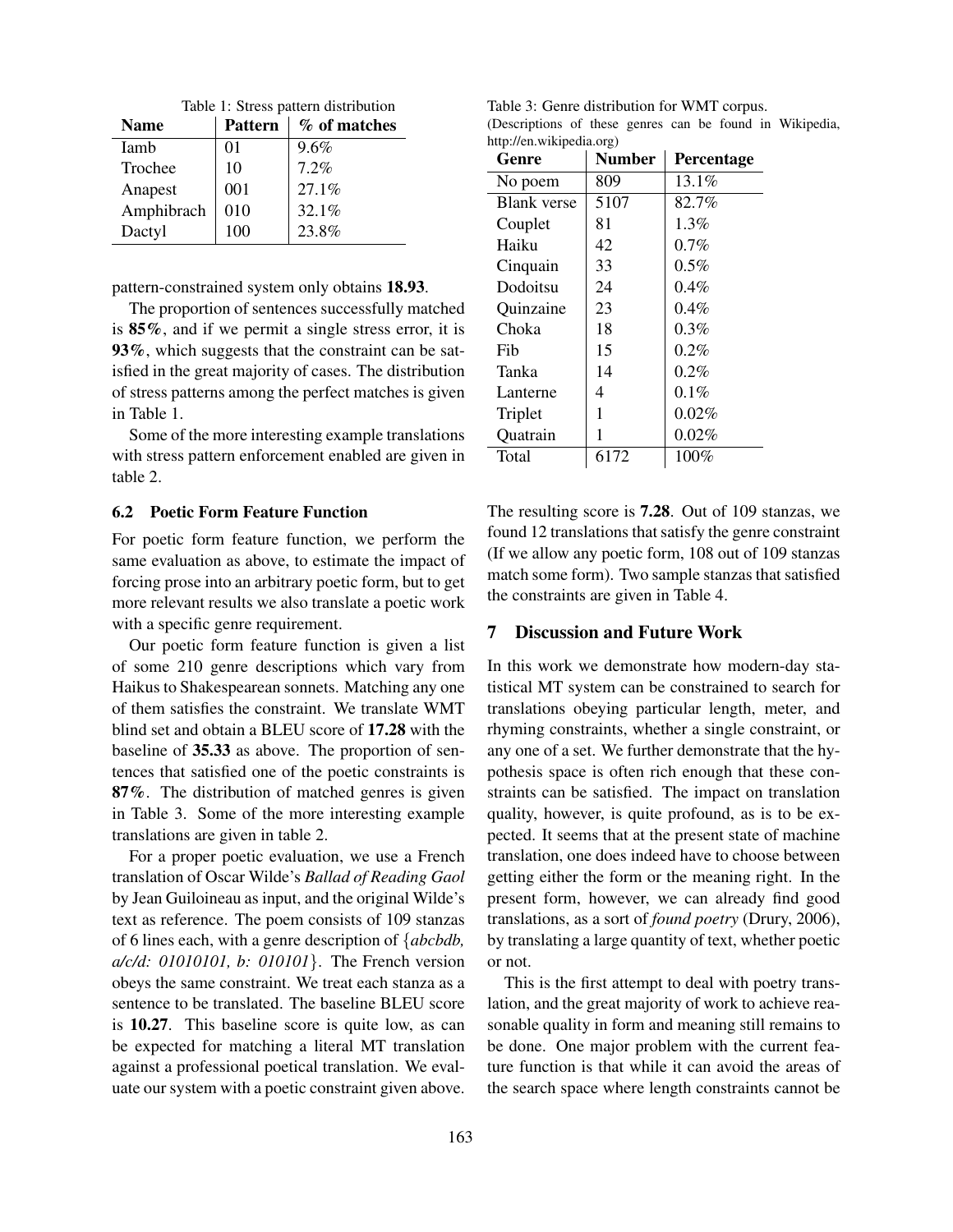| Table 2: Example translations. Stressed syllables are italicized |                                                                     |  |
|------------------------------------------------------------------|---------------------------------------------------------------------|--|
| Reference                                                        | A police spokesman said three people had been arrested and the      |  |
|                                                                  | material was being examined.                                        |  |
| <b>Baseline</b>                                                  | A policeman said that three people were arrested and that the ma-   |  |
|                                                                  | terial is currently being analyzed.                                 |  |
| <b>Stress Pattern (001)</b>                                      | A police said that three were arrested and that the equipment is    |  |
|                                                                  | currently being examined.                                           |  |
| Poetic:<br>amphi-<br>Couplet in                                  | An officer stated that three were arrested                          |  |
| brachic tetrameter                                               | and that the equipment is currently tested.                         |  |
|                                                                  |                                                                     |  |
| Reference                                                        | A trio of retired generals launched a mutiny in the Lords, protest- |  |
|                                                                  | ing against cuts in military spending: being armed-forces minister  |  |
|                                                                  | is, they claimed, a part-time job.                                  |  |
| <b>Baseline</b>                                                  | A trio of retired generals have launched a revolt among the Lords,  |  |
|                                                                  | protesting against cuts in military spending: they have proclaimed  |  |
|                                                                  | only Minister of Defence is for them, a part-time employment.       |  |
| <b>Stress Pattern (010)</b>                                      | A trio of general retirement launched a rebellion among Lords,      |  |
|                                                                  | protesting the spending cuts troops: they claimed Minister only     |  |
|                                                                  | defense is for them, a part-time job.                               |  |
| Poetic: Blank Verse in amphi-                                    | A trio of generals retired                                          |  |
| brachic trimeter                                                 | have launched an uprising among Lords,                              |  |
|                                                                  | protesting the spending cuts members:                               |  |
|                                                                  | they minister only proclaimed the                                   |  |
|                                                                  | defense is for them, a part-time job.                               |  |
|                                                                  |                                                                     |  |
| <b>Reference</b>                                                 | We must continue to condemn human rights abuses in Burma.           |  |
| <b>Baseline</b>                                                  | We must continue to denounce the violations of human rights         |  |
|                                                                  | abuses in Burma.                                                    |  |
| <b>Stress Pattern (100)</b>                                      | We must continue to speak out against rights abuses committed in    |  |
|                                                                  | Burma.                                                              |  |
| Poetic: Haiku: 5-7-5 syllables                                   | We must continue                                                    |  |
|                                                                  | denounce violations of                                              |  |
|                                                                  | human rights Burma.                                                 |  |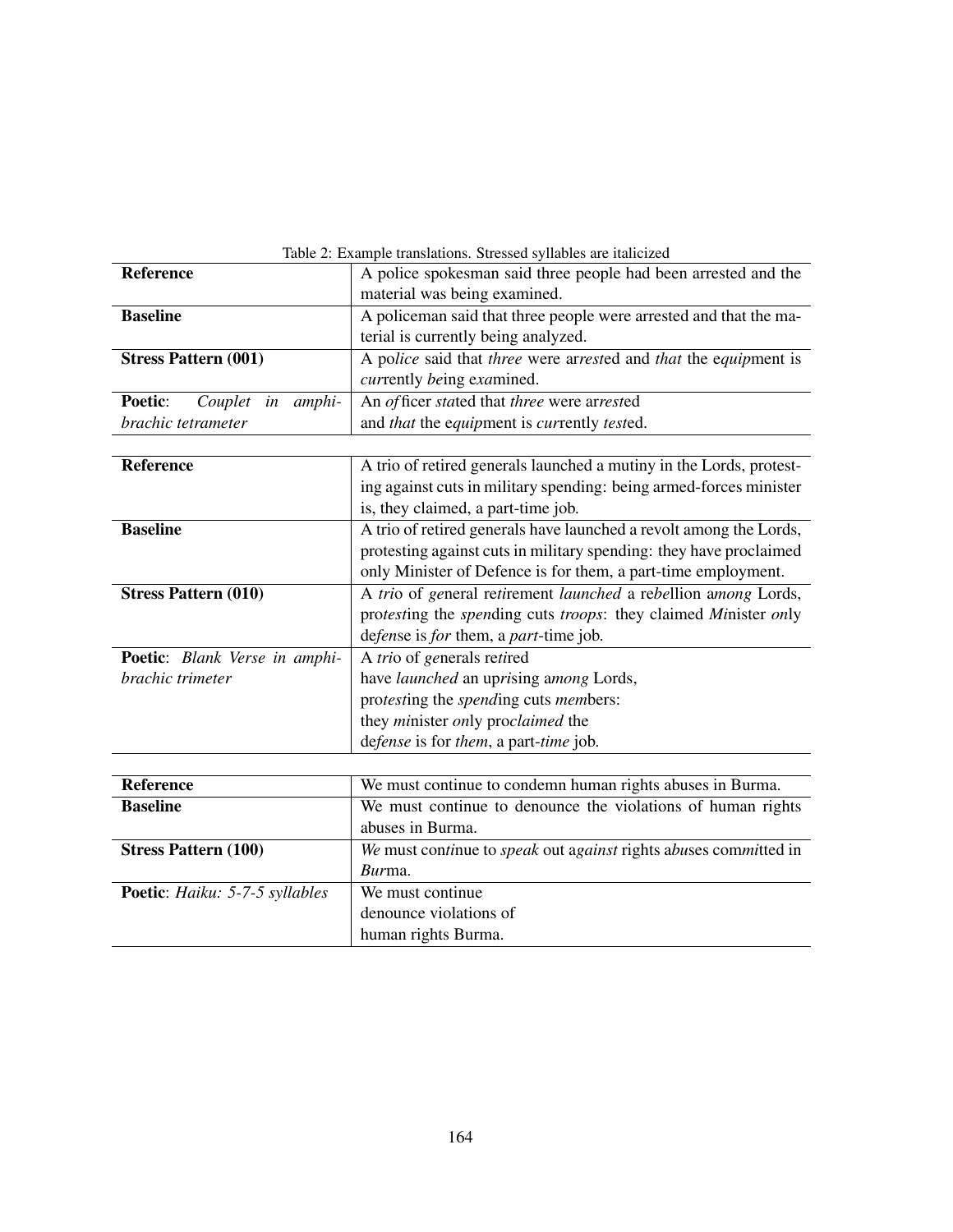| Wilde's original                      | <b>Our translation</b>                |
|---------------------------------------|---------------------------------------|
| He did not wring his hands, as do     | Without hands twisted like these men, |
| Those witless men who dare            | Poor men without hope, dare           |
| To try to rear the changeling Hope    | To nourish hope in our vault          |
| In the cave of black Despair:         | Of desperation there                  |
| He only looked upon the sun,          | And looked toward the sun, drink cool |
| And drank the morning air.            | Until the evening air.                |
| With slouch and swing around the ring | We are in our circle we               |
| We trod the Fool's Parade!            | Dragged like the Fools' Parade!       |
| We did not care: we knew we were      | It mattered little, since we were     |
| The Devil's Own Brigade:              | The Devil's sad Brigade:              |
| And shaven head and feet of lead      | A shaved head and the feet of lead    |
| Make a merry masquerade.              | Regardless gay charade!               |

Table 4: Sample translations from Oscar Wilde's *Ballad of Reading Gaol*.

satisfied, it cannot avoid the areas where rhyming constraints are impossible to satisfy. As a result, we need to allow a very wide hypothesis beam (5000 per each source phrase coverage), to ensure that enough hypotheses are considered, so that there are some that lead to correct solutions later. We do not currently have a way to ensure that this happens, although we can attempt to constrain the words that end lines to have possible rhymes, or employ other heuristics. A more radical solution is to create an entirely different decoding algorithm which places words not left-to-right, or in a hierarchical fashion, but first placing words that must rhyme, and building hypotheses around them, like human translators of poetry do.

As a result, the system at present is too slow, and we cannot make it available online as a demo, although we may be able to do so in the future.

The current approach relies on having enough lexical variety in the phrase table to satisfy constraints. Since our goal is not to be literal, but to obtain a satisfactory compromise between form and meaning, it would clearly be beneficial to augment target phrases with synonyms and paraphrases, or to allow for words to be dropped or added.

### 8 Acknowledgements

We would like to thank all the members of the MT team at Google, especially Richard Zens and Moshe Dubiner, for their help. We are thankful to the anonymous reviewers for their comments, especially

to the one that to our amazement did the entire review in verse<sup>2</sup>.

#### References

- P. Bootz. 1996. Poetic machinations. *Visible Language*, 30(2):118–37.
- Roy J. Byrd and Martin S. Chodorow. 1985. Using an on-line dictionary to find rhyming words and pronunciations for unknown words. In *Proceedings of the 23rd Annual Meeting of the Association for Computational Linguistics*, pages 277–283, Chicago, Illinois, USA, July. Association for Computational Linguistics.
- Chris Callison-Burch, Philipp Koehn, Christof Monz, and Josh Schroeder. 2009. Findings of the 2009 Workshop on Statistical Machine Translation. In *Proceedings of the Fourth Workshop on Statistical Machine Translation*, pages 1–28, Athens, Greece, March. Association for Computational Linguistics.
- B. Díaz-Agudo, P. Gervás, and P. González-Calero. 2002. Poetry generation in colibriza. In *Advances in Case-Based Reasoning*, pages 157–159. Springer.
- John Drury. 2006. *The poetry dictionary*. Writer's Digest Books.
- C.O. Hartman. 1996. *Virtual muse: experiments in computer poetry*. Wesleyan University Press.
- Douglas R. Hofstadter. 1998. *Le Ton Beau De Marot: In Praise of the Music of Language*. Perseus Books Group.

<sup>&</sup>lt;sup>2</sup>With the reviewer's permission, we feel that the extra work done by the reviewer deserves to be seen by more than a few people, and make it available for you to view at: http://research.google.com/archive/ papers/review\_in\_verse.html